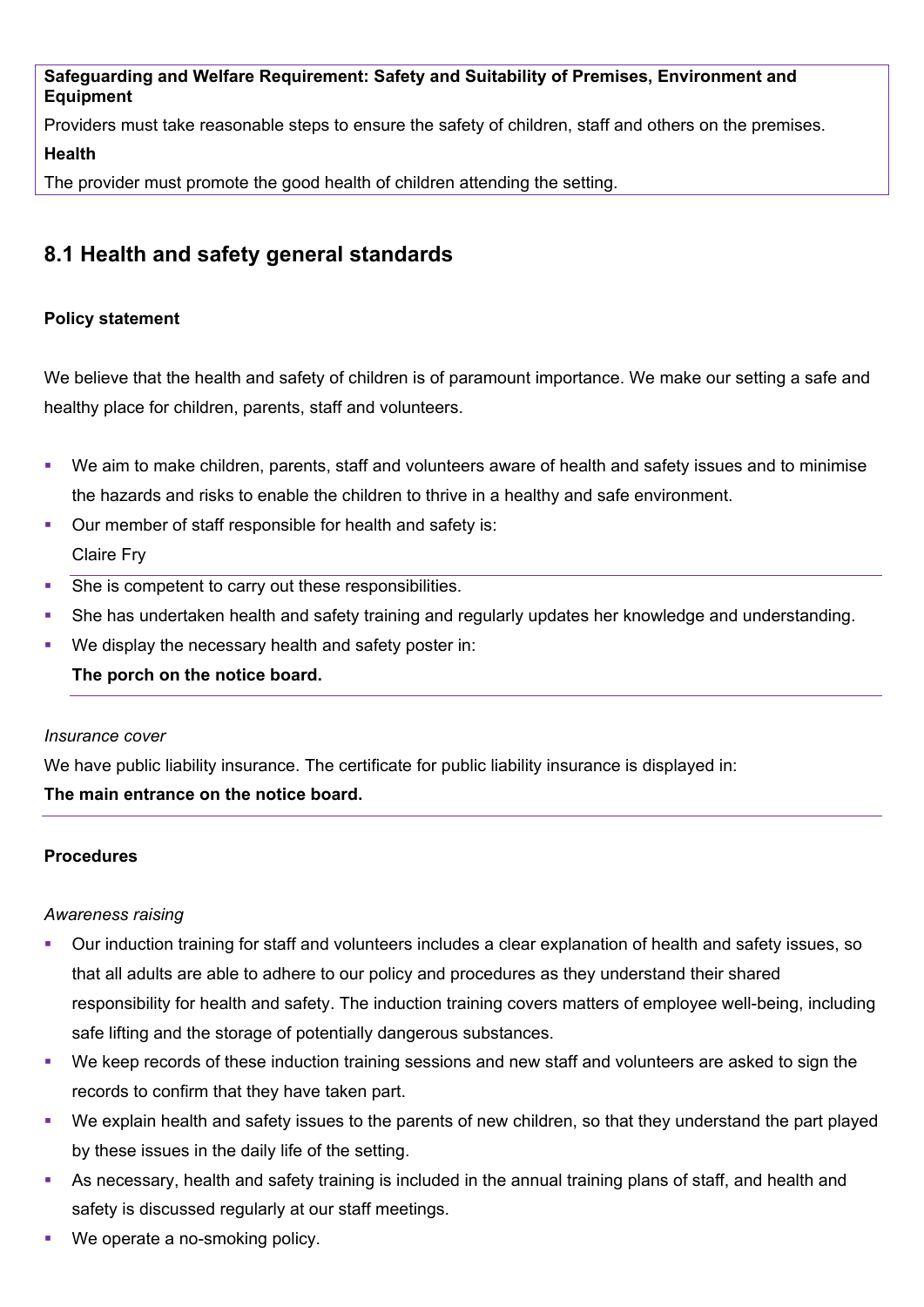We make children aware of health and safety issues through discussions, planned activities and routines.

#### *Windows*

- **Low level windows are made from materials that prevent accidental breakage or we ensure that they are** made safe.
- We ensure that windows are protected from accidental breakage or vandalism from people outside the building.
- **•** Our windows above the ground floor are secured so that children cannot climb through them.
- We ensure that any blind cords are secured safely and do not pose a strangulation risk for young children.

#### *Doors*

We take precautions to prevent children's fingers from being trapped in doors.

#### *Floors and walkways*

- All our floor surfaces are checked daily to ensure they are clean and not uneven, wet or damaged. Any wet spills are mopped up immediately.
- **Walkways and stairs are left clear and uncluttered.**
- Stair gates are in place where necessary.

#### *Electrical/gas equipment*

- We ensure that all electrical/gas equipment conforms to safety requirements and is checked regularly.
- Our boiler/electrical switch gear/meter cupboard is not accessible to the children.
- **Fires, heaters, wires and leads are properly guarded and we teach the children not to touch them.**
- We check storage heaters daily to make sure they are not covered.
- There are sufficient sockets in our setting to prevent overloading.
- **We switch electrical devices off from the plug after use.**
- We ensure that the temperature of hot water is controlled to prevent scalds.
- Lighting and ventilation is adequate in all areas of our setting, including storage areas.

#### *Storage*

- All our resources and materials, which are used by the children, are stored safely.
- All our equipment and resources are stored or stacked safely to prevent them accidentally falling or collapsing.

#### *Outdoor area*

- **Dur outdoor area is securely fenced. All gates and fences are childproof and safe.**
- Our outdoor area is checked for safety and cleared of rubbish, animal droppings and any other unsafe items before it is used.
- Adults and children are alerted to the dangers of poisonous plants, herbicides and pesticides.
- We leave receptacles upturned to prevent collection of rainwater. Where water can form a pool on equipment, it is emptied and cleaned before children start playing outside.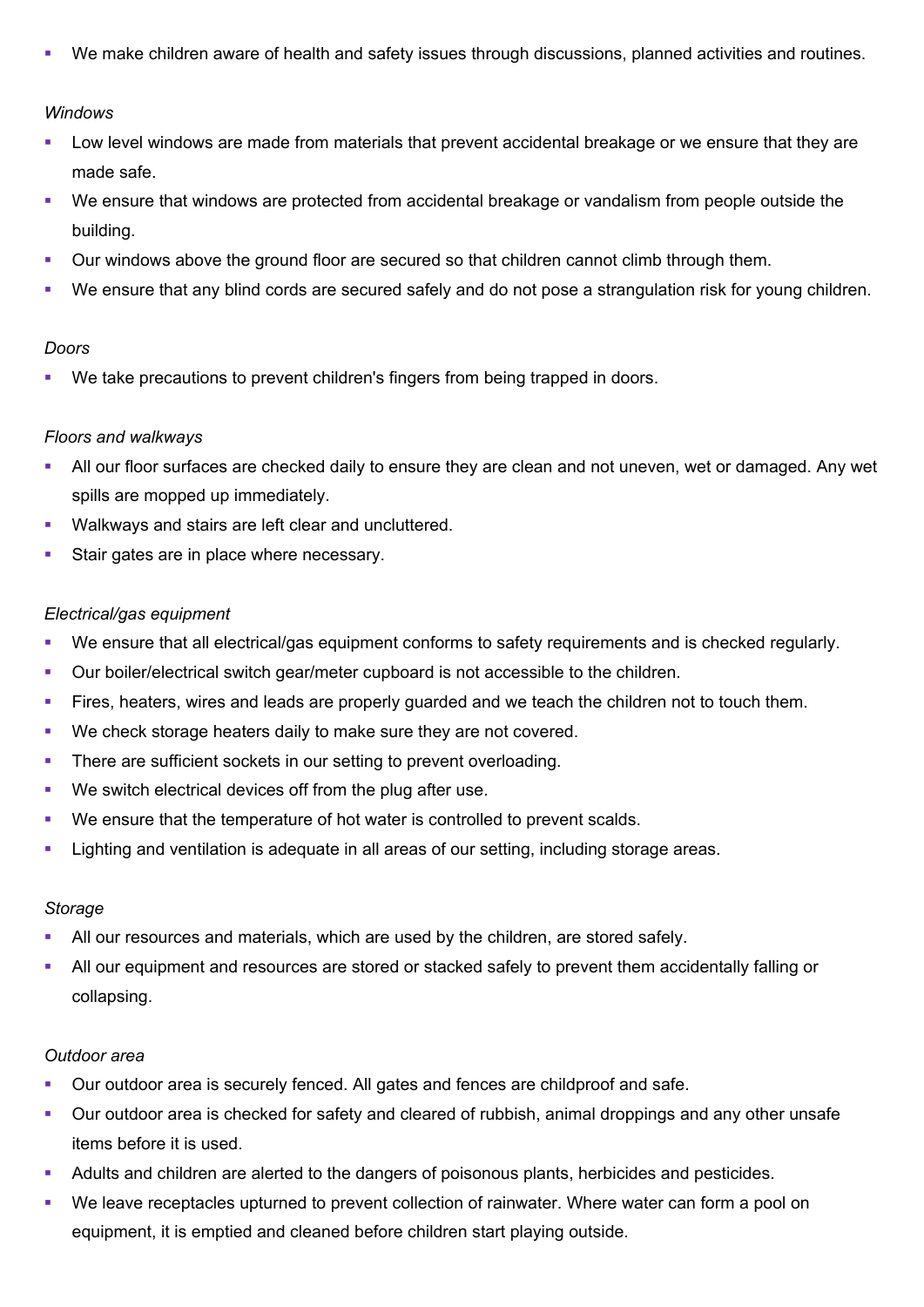- Our outdoor sand pit is put away when not in use and is cleaned regularly.
- We check that children are suitably attired for the weather conditions and type of outdoor activities; ensuring that suncream is applied and hats are worn during the summer months.
- We supervise outdoor activities at all times; and particularly children on climbing equipment.

# *Hygiene*

- We seek information from the Public Health England to ensure that we keep up-to-date with the latest recommendations.
- Our daily routines encourage the children to learn about personal hygiene.
- We have a daily cleaning routine for the setting, which includes the play room(s), kitchen, rest area, toilets and nappy changing areas. Children do not have unsupervised access to the kitchen.
- We have a schedule for cleaning resources and equipment, dressing-up clothes and furnishings.
- The toilet area has a high standard of hygiene, including hand washing and drying facilities and disposal facilities for nappies.
- We implement good hygiene practices by:
	- **-** cleaning tables between activities;
	- **-** cleaning and checking toilets regularly;
	- **-** wearing protective clothing such as aprons and disposable gloves as appropriate;
	- **-** providing sets of clean clothes;
	- **-** providing tissues and wipes; and
	- **-** ensuring individual use of flannels, towels and toothbrushes.

### *Activities, resources and repairs*

- Before purchase or loan, we check equipment and resources to ensure that they are safe for the ages and stages of the children currently attending the setting.
- We keep a full inventory of all items in the setting for audit and insurance purposes.
- The layout of our play equipment allows adults and children to move safely and freely between activities.
- All our equipment is regularly checked for cleanliness and safety, and any dangerous items are repaired or discarded.
- We make safe and separate from general use any areas that are unsafe because of repair is needed.
- All our materials, including paint and glue, are non-toxic.
- We ensure that sand is clean and suitable for children's play.
- **Physical play is constantly supervised.**
- **We teach children to handle and store tools safely.**
- We check children who are sleeping at regular intervals of at least every ten minutes. This is recorded with the times checked and the initials of the person undertaking the check.
- If children fall asleep in-situ, it may be necessary to move or wake them to make sure they are comfortable.
- Children learn about health, safety and personal hygiene through the activities we provide and the routines we follow.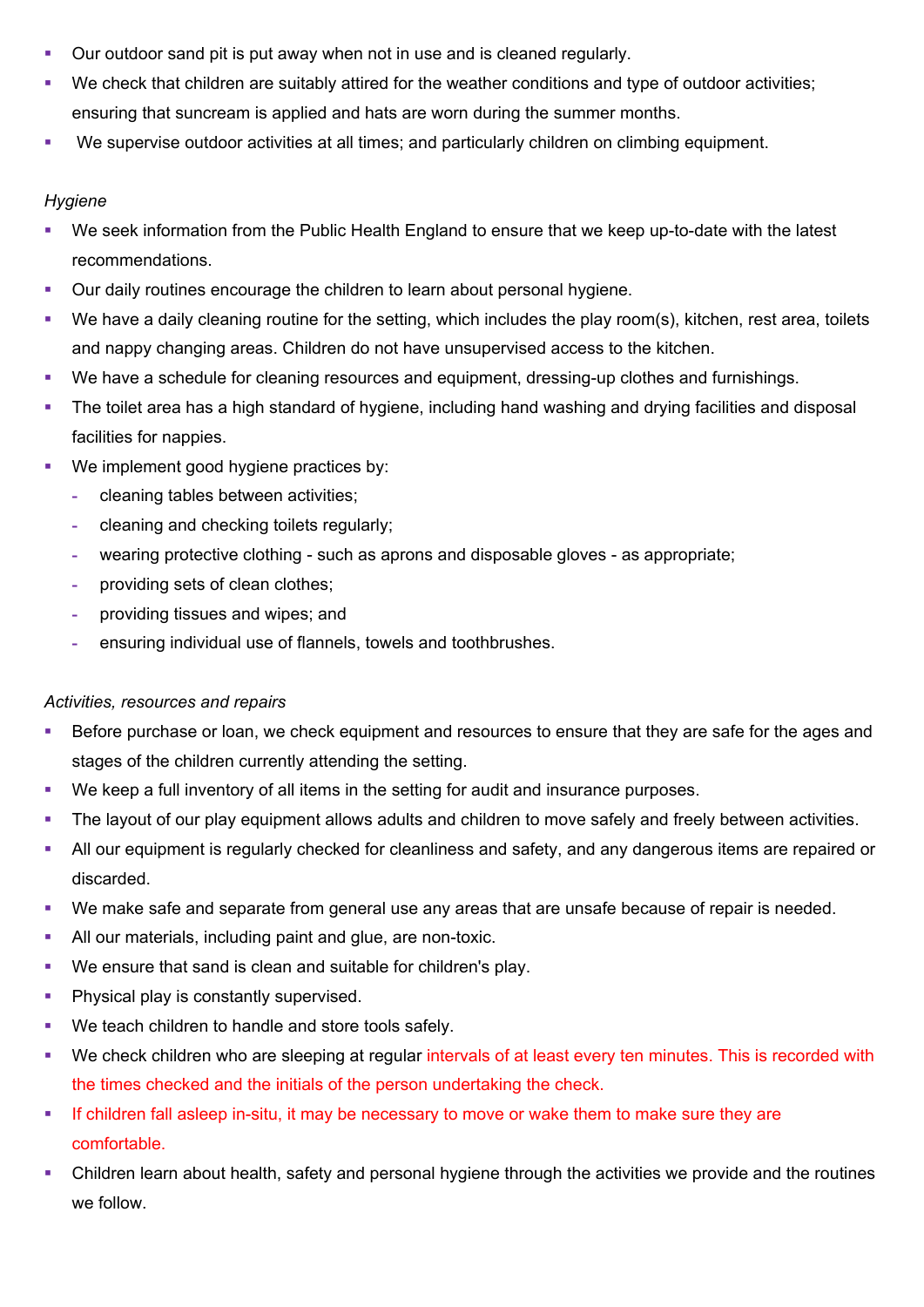Any faulty equipment is removed from use and is repaired. If it cannot be repaired it is discarded. Large pieces of equipment are discarded only with the consent of the manager and the management team.

# *Jewellery and accessories*

- Our staff do not wear jewellery or fashion accessories, such as belts or high heels, that may pose a danger to themselves or children.
- Parents must ensure that any jewellery worn by children poses no danger; particularly earrings which may get pulled, bracelets which can get caught when climbing or necklaces that may pose a risk of strangulation.
- We ensure that hair accessories are removed before children sleep or rest.

# *Safety of adults*

- We ensure that adults are provided with guidance about the safe storage, movement, lifting and erection of large pieces of equipment.
- We provide safe equipment for adults to use when they need to reach up to store equipment or to change light bulbs.
- We ensure that all warning signs are clear and in appropriate languages.
- We ensure that adults do not remain in the building on their own.
- We record the sickness of staff and their involvement in accidents. The records are reviewed termly to identify any issues that need to be addressed.

# *Control of substances hazardous to health*

- Our staff implement the current guidelines of the *Control of Substances Hazardous to Health Regulations (COSHH)*.
- We keep a record of all substances that may be hazardous to health such as cleaning chemicals, or gardening chemicals if used and where they are stored.
- Hazardous substances are stored safely away from the children.
- We carry out a risk assessment for all chemicals used in the setting. This states what the risks are and what to do if they have contact with eyes or skin or are ingested.
- We keep all cleaning chemicals in their original containers.
- We keep the chemicals used in the setting to the minimum in order to ensure health and hygiene is maintained. We do not use:
	- **-** Bleach (Used in toilets only end of the week and flushed on return of the following week)
	- **-** anti-bacterial soap/hand wash, unless specifically advised during an infection outbreak such as Pandemic flu; or
	- **-** anti-bacterial cleaning agents, except in the toilets, nappy changing area and food preparation areas. Anti-bacterial spays are not used when children are nearby.
- Environmental factors are taken into account when purchasing, using and disposing of chemicals.
- All members of staff are vigilant and use chemicals safely.
- Members of staff wear protective gloves when using cleaning chemicals.